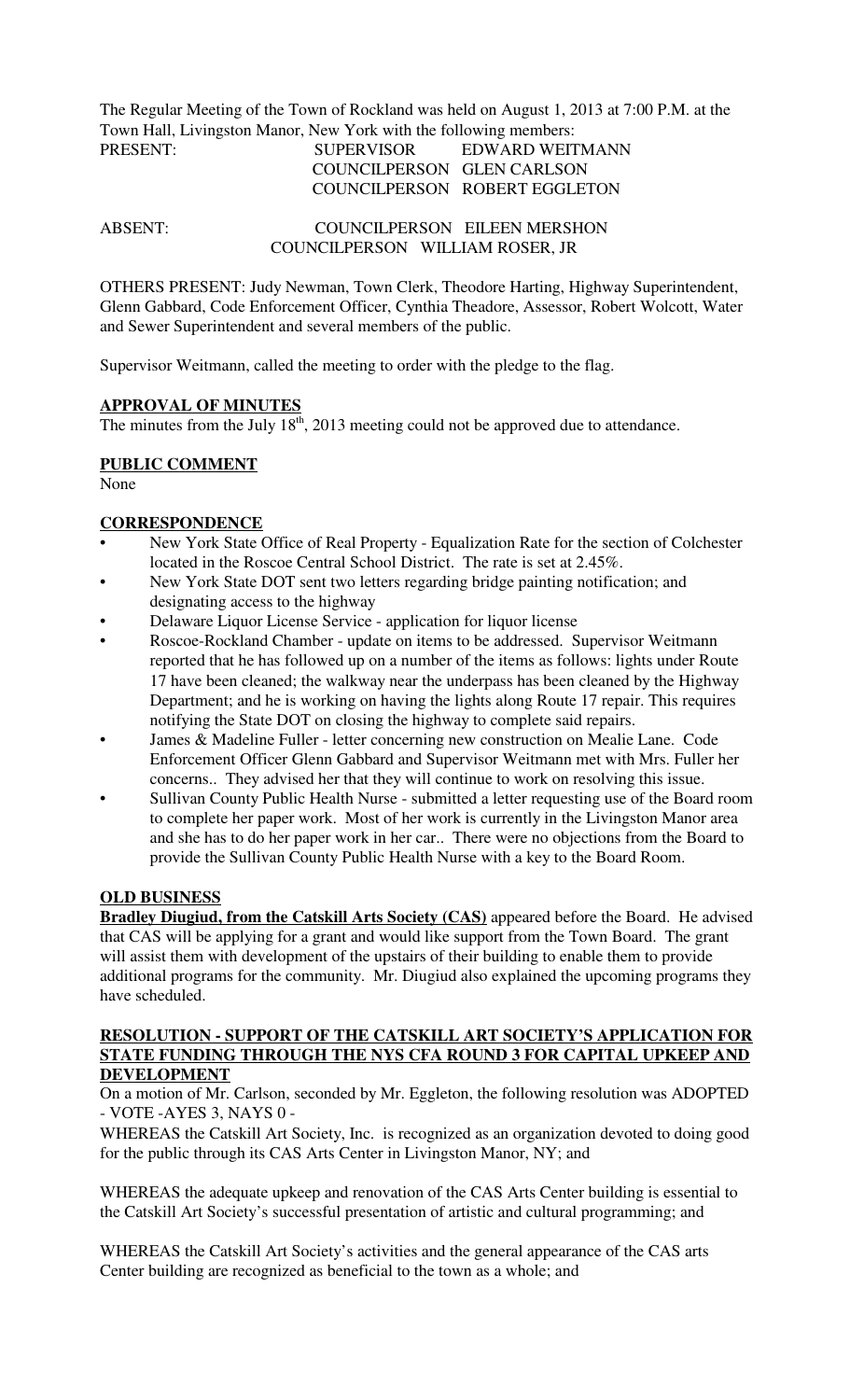# *REGULAR MEETING, TOWN OF ROCKLAND, AUGUST 1, 2013*

WHEREAS the Catskill Art Society now seeks to secure funding to continue renovation of the CAS Arts Center building to better present as a professional venue, to more effectively house a variety of visual and performing arts programming, to more effectively retain heat and energy, and to make the building more visible and accessible to the public; and

WHEREAS the Catskill Art Society, Inc., as a nonprofit organization with 501 (c) 3 status, and otherwise qualified for the HCR Rural Area Revitalization Projects (RARP) grant program as described in the New York State Consolidated Funding Application, is eligible for funding through said program; and

NOW THEREFORE, LET IT BE RESOLVED , that the Town Board of the Town of Rockland supports the Catskill Art Society in its application for funding in the NYS Consolidated Funding Application Round 3 for the RARP grant program.

# **NEW BUSINESS**

**Kevin Diescher, Electrician** met with Supervisor Weitmann on upgrading the electrical system in the Town Hall.

# **RESOLUTION - APPROVE ELECTRICAL WORK @ TOWN HALL**

On a motion of Mr. Carlson, seconded by Mr. Eggleton, the following resolution was ADOPTED - VOTE - AYES 3, NAYS 0 - RESOLVED - once written quote is received, to authorize Supervisor Weitmann to proceed with hiring Kevin Diescher, Electrician to complete electrical work at the Town Hall.

# **RESOLUTION - APPROVAL FOR TOWN JUSTICE TO APPLY FOR JCAP FUNDS**

On a motion of Mr. Eggleton, seconded by Mr. Carlson, the following resolution was ADOPTED - AYES 3, NAYS 0 - RESOLVED - that the Town Board of the Town of Rockland authorizes the Honorable Peter Feinberg to apply for funding up to the maximum amount available for the 2013- 2014 JCAP Grant.

## **RESOLUTION - WAIVE 30-DAY NOTICE FOR LIQUOR LICENSE BOJAJ ENTERPRISE CORP dba RINO'S ROSCOE**

On a motion of Mr. Carlson, seconded by Mr. Eggleton, the following resolution was ADOPTED - AYES 3, NAYS 0 - RESOLVED - that the Town of Rockland Board waive the 30-day notice requirement for BOJAJ Enterprise Corp dba Rino's Roscoe to submit their application to the New York State Liquor Authority in order to expedite the application process.

**Town Clerk Monthly Report** was presented.

**Water/Sewer -** Weekend schedule was presented.

## **DEPARTMENT HEADS**

**Ted Hartling, Highway Superintendent** reported that his department has finished with the sealing on Town roads. Also, they are working on fixing the catch basin on Union Street, Roscoe.

Ted advised the Board on the issue with the parcel located next to the Town Barn. Some of the buildings on the property were built on the Towns parcel. Also, the well drilled by the Town for the Highway Department is shared with said parcel. The property is formally owned by Welch and now has been foreclosed on by Green Tree Lending. Ted has send them an email putting them on notice of the issues with their property. He has not gotten an answer back.

 The parcel also is in arrears with taxes. Ted has made the Sullivan County Treasurer aware of the problems on the property and the Towns interest to purchase it from them.

**Bob Wolcott, Water and Sewer Superintendent** reported that his department completed the tap for the new brewery on Jack Town Hill.

His department also has been working on leak detection.